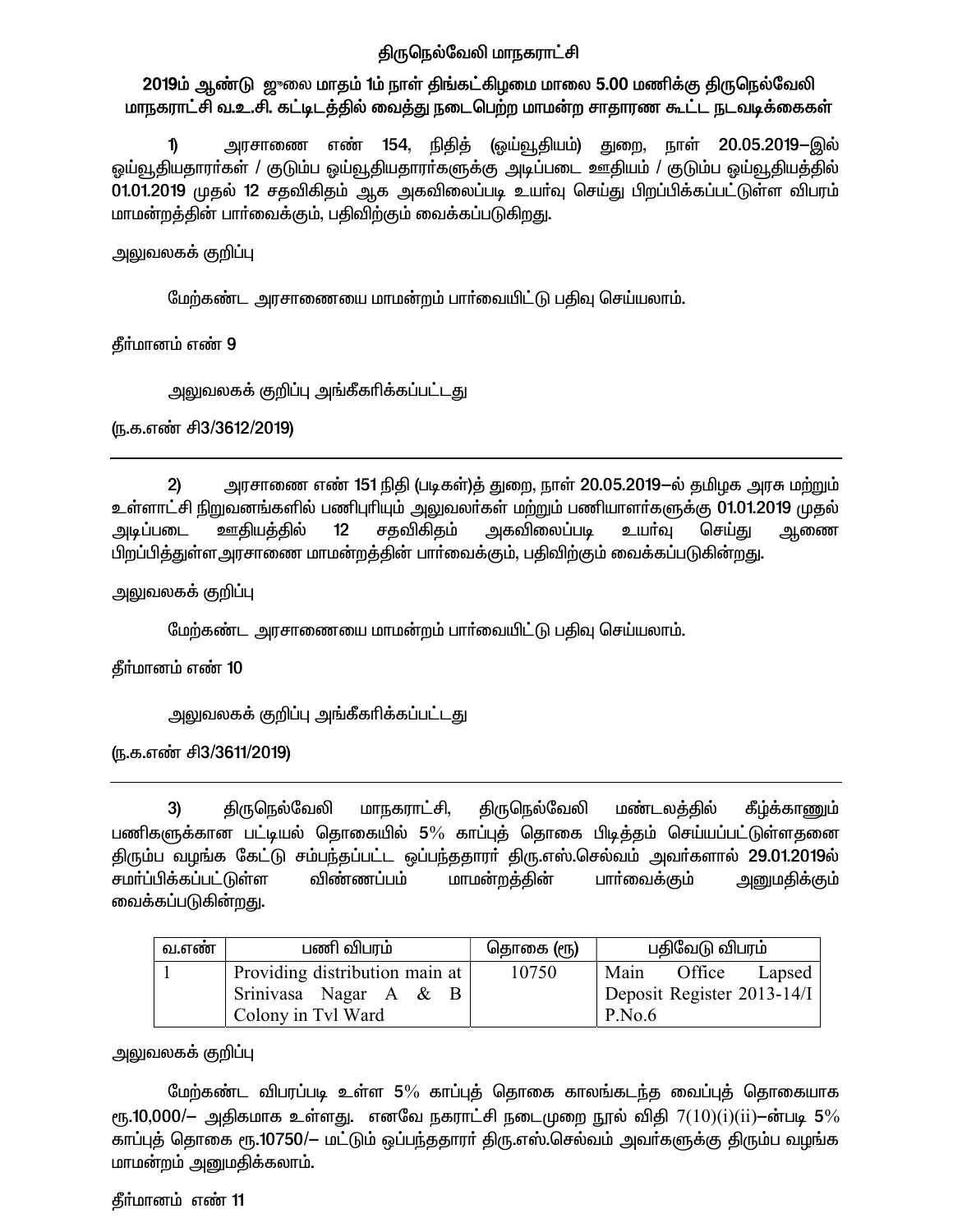(ம.எண் 146/12-13-திலி)

4) ÂUbešntè khefuh£Á, ÂUbešntè k‰W« ghisa§nfh£il மண்டலத்தில் கீழ்க்காணும் பணிகளுக்கான 5% காப்புத் தொகை பட்டியல் தொகையில் பிடித்தம் செய்யப்பட்டதனை திரும்ப வழங்க கேட்டு சம்பந்தப்பட்ட ஒப்பந்ததாரா் திரு.எஸ்.ஜான்ஜெலஸ்டின் அவா்களால் 19.12.2018—ல் சமா்ப்பிக்கப்பட்டுள்ள விண்ணப்பம் மாமன்றத்தின் பாா்வைக்கும் அனுமதிக்கும் வைக்கப்படுகி<u>றத</u>ு.

| வ.             | பணி விபரம்                               | தொகை   | மைய அலுவலக             |
|----------------|------------------------------------------|--------|------------------------|
| எண்            |                                          | ளு)    | காலங்கடந்த வைப்புத்    |
|                |                                          |        | தொகை பதிவேடு விபரம்    |
| $\mathbf{1}$   | Construction of UGD arrangement at       | 23376  | 2014-15 P.No.12        |
|                | Sundara Vinayagar koil east street       |        |                        |
|                | W.No.45                                  |        |                        |
| 2              | of<br><b>ICDS</b><br>Constn.<br>Centre   | 28000  | 2013-14/I/P.No.45      |
|                | Ganapathiyapuram W.No.11                 |        |                        |
| 3              | Constn. of drain & cover slab at         | 23984  | 2014-15/P.No.24        |
|                | Ganapathiyapuram near ICDS Centre        |        |                        |
|                | W.No.11                                  |        |                        |
| $\overline{4}$ | Constn. of UGD arrangement at Yadavar    | 24476  | 2014-15/P.No.11        |
|                | West street                              |        |                        |
| 5              | Constn. of<br>drain<br>arrangement<br>at | 24480  | 2014-15 P.No.39        |
|                | Thirumalai Alwar street $\&$ back side   |        |                        |
|                | W.No.4                                   |        |                        |
| 6              | Constn of culvert at Post Office road    | 17050  | $2013 - 14$ /I/P.No.40 |
|                | W.No.24                                  |        |                        |
|                | <b>TOTAL</b>                             | 141366 |                        |

அலுவலகக் குறிப்பு

மேற்கண்ட விபரப்படி உள்ள 5% காப்புத் தொகை காலங்கடந்த வைப்புத் தொகையாக  $\epsilon$ ரு.10,000/ $-$ க்கு அதிகமாக உள்ளது. எனவே நகராட்சி நடைமுறை நூல் விதி  $7(10)(i)$ ( $ii$ ) $-$ ன்படி  $5\%$  காப்புத் தொகை ரூ.1,41,366/— மட்டும் ஒப்பந்ததாரா் திரு.எஸ்.ஜான்ஜெலஸ்டின் அவா்களுக்கு திரும்ப வழங்க மாமன்றம் அனுமதிக்கலாம்.

தீர்மானம் எண் 12

அலுவலகக் குறிப்பு அங்கீகரிக்கப்பட்டது

(ம.எண் 140/14-15)

5) திருநெல்வேலி மாநகராட்சியில் கீழ்க்காணும் பணிகள் மேற்கொள்ள EMD/FSD தொகை செலுத்தப்பட்டுள்ளதனை திரும்ப வழங்க கேட்டு சம்பந்தப்பட்ட ஒப்பந்ததாரா் திரு.G.ஜெபராஜன் அவா்களால் 25.02.2019-ல் சமா்ப்பிக்கப்பட்டுள்ள விண்ணப்பம் மாமன்றத்தின் பாா்வைக்கும் அனுமதிக்கும் வைக்கப்படுகி<u>றத</u>ு.

| வ.எண் | பணி விபரம்                    | தொகை (ரூ) | பதிவேடு விபரம்            |
|-------|-------------------------------|-----------|---------------------------|
|       | KfW Roads 2015-16 Package II  | 115070    | $2015 - 16/II/P.No.11$    |
|       | KfW Roads 2015-16 Package III | 409300    | $2015 - 16/II/P$ . No. 14 |
|       | KfW Roads 2015-16 Package IV  | 390330    | 2015-16/II/P.No.14        |
|       | <b>TOTAL</b>                  | 914700    |                           |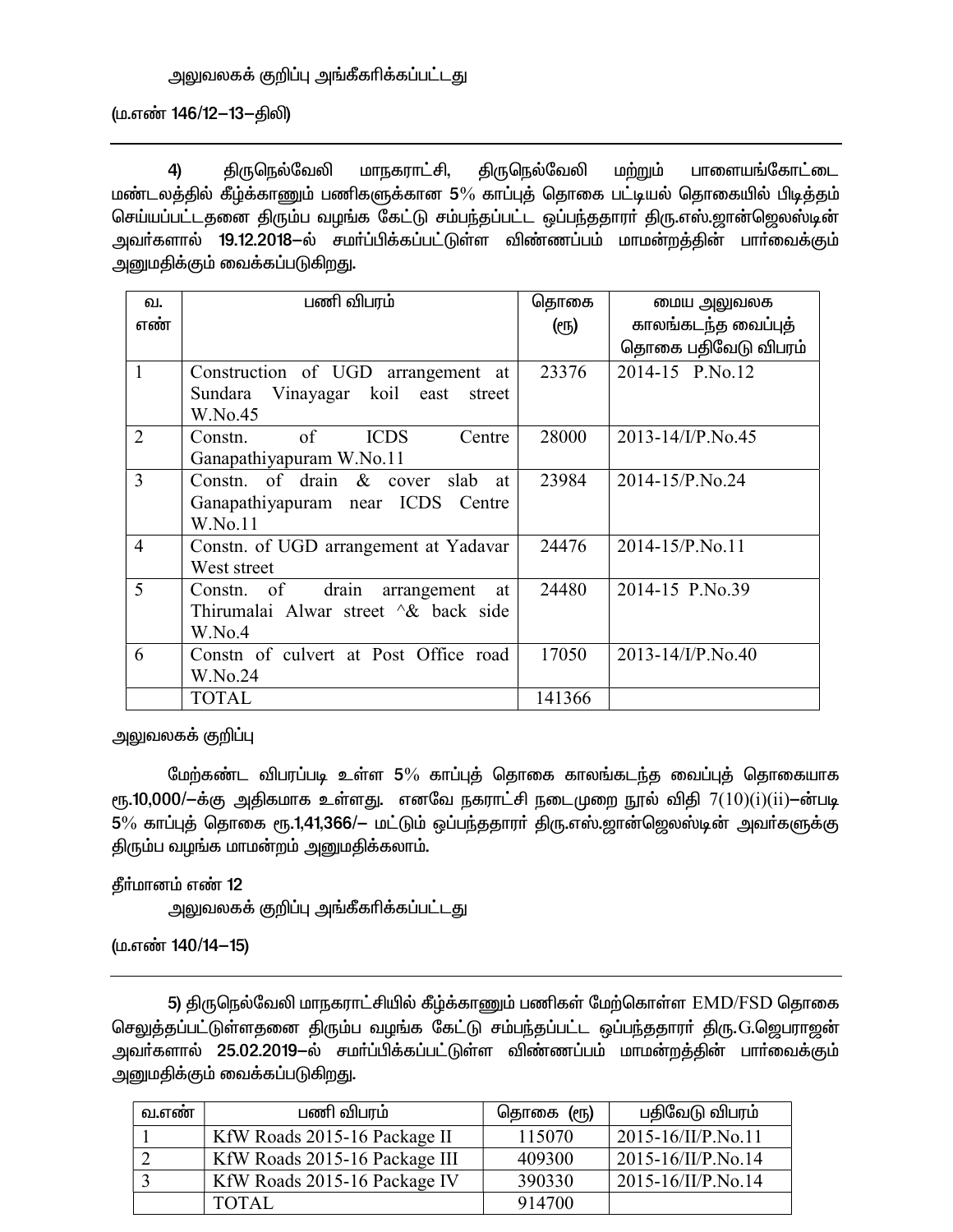### அலுவலகக் குறிப்பு

மேற்கண்ட விபரப்படி உள்ள EMD/FSD தொகை காலங்கடந்த வைப்புத் தொகையாக ரூ.10,000/ $-\dot{\sigma}$ க்கு அதிகமாக உள்ளது. எனவே நகராட்சி நடைமுறை நூல் விதி  $7(10)(i)(ii)$ —ன்படி  $\text{EMD}/\text{FSD}$  தொகை ரூ.9,14,700/– மட்டும் ஒப்பந்ததாரா் திரு. $\text{G}$ .தெபராஜன் அவா்களுக்கு திரும்ப வழங்க மாமன்றம் அனுமதிக்கலாம்.

தீர்மானம் எண் 13

### அலுவலகக் குறிப்பு அங்கீகரிக்கப்பட்டது

ரு.க.எண் KfW Roads 2015-16

திருநெல்வேலி மாநகராட்சி தச்சை மண்டலத்தில் கீழ்க்காணும் பணிகளுக்கான 6) பட்டியல் தொகையில் 5% காப்புத் தொகை பிடித்தம் செய்யப்பட்டுள்ளதனை திரும்ப வழங்க கேட்டு சம்பந்தப்பட்ட ஒப்பந்ததாரா் திரு.பரமசிவம் அவா்களால் 09.11.2019–ல் சமாப்பிக்கப்பட்டுள்ள விண்ணப்பம் மாமன்றத்தின் பார்வைக்கும் அனுமதிக்கும் வைக்கப்படுகின்றது.

| வ.எண்         | பணி விபரம்                                | தொகை<br>$(\epsilon$ | பதிவேடு விபரம்    |
|---------------|-------------------------------------------|---------------------|-------------------|
|               | வா.எண் 6 பகுதிகளில் சிறிய மேல்நிலைத்      | 23067               | $2014 - 15$       |
|               | தொட்டி அமைத்தல்                           |                     | பக்கம் 13         |
| $\mathcal{P}$ | வா.எண் 55ல் உள்ள பொது கழிப்பிடங்கள்       | 24783               | 2011-12 பக்கம் 10 |
|               | பராமரித்தல்                               |                     |                   |
| 3             | உடையார்பட்டி<br>மற்றும்<br>வா.எண்<br>4    | 15263               | 2012-13 பக்கம் 5  |
|               | மேகலிங்கபுரத்தில் உள்ள கழிப்பிடங்களை      |                     |                   |
|               | பராமரித்தல்                               |                     |                   |
| 4             | வா.எண் 6, 7 மற்றும் 39 பகுதிகளில் மழைநீர் | 12121               | $2014 - 15$       |
|               | சேகரிப்பு அமைப்பை ஏற்படுத்துதல்           |                     | பக்கம் 40         |
|               | மொத்தம்                                   | 75234               |                   |

அலுவலகக் குறிப்பு

மேற்கண்ட விபரப்படி உள்ள 5% காப்புத் தொகை காலங்கடந்த வைப்புத் தொகையாக ரு.10,000/ $-\dot{\sigma}$ கும் அதிகமாக உள்ளது. எனவே நகராட்சி நடைமுறை நூல் விதி  $7(10)(i)(ii) - \dot{\sigma}$ படி 5% காப்புத் தொகை ரூ.75,234/– மட்டும் ஒப்பந்ததாரா் திரு.A.பரமசிவம் அவா்களுக்கு திரும்ப வழங்க மாமன்றம் அனுமதிக்கலாம்.

தீர்மானம் எண் 14

அலுவலகக் குறிப்பு அங்கீகரிக்கப்பட்டது

(ம.எண் 87/15–16–தச்சை)

7) திருநெல்வேலி மாநகராட்சி, மேலப்பாளையம் மண்டல அலுவலகத்திற்குட்பட்ட புதிய பேருந்து நிலையம் அருகே அமைந்துள்ள ஆம்னி பேருந்து நிலையத்திற்குள் வந்து செல்லும் ஆம்னி பேருந்துகளுக்கு வாகனம் ஒன்றுக்கு 24 மணி நேரத்திற்கு ரூ.200/— என கட்டணம் நிர்ணயம் செய்யவும்,

புதிய பேருந்து நிலையத்தில் இரு சக்கரம் மற்றும் மூன்று / நான்கு சக்கர மேலும் வாகனங்களை வாகன காப்பகத்தில் நிறுத்தம் செய்யாமல் புதிய பேருந்து நிலைய வளாகத்திற்குள் நிறுத்தம் செய்து விட்டு செல்லும் இரு சக்கர வாகனங்களுக்கு ரூ.300/-ம், மூன்று மற்றும் நான்கு சக்கர வாகனங்களுக்கு அபராத தொகையாக ரூ.500/—, மற்றும் பேருந்து நிலைய வளாகத்திற்குள்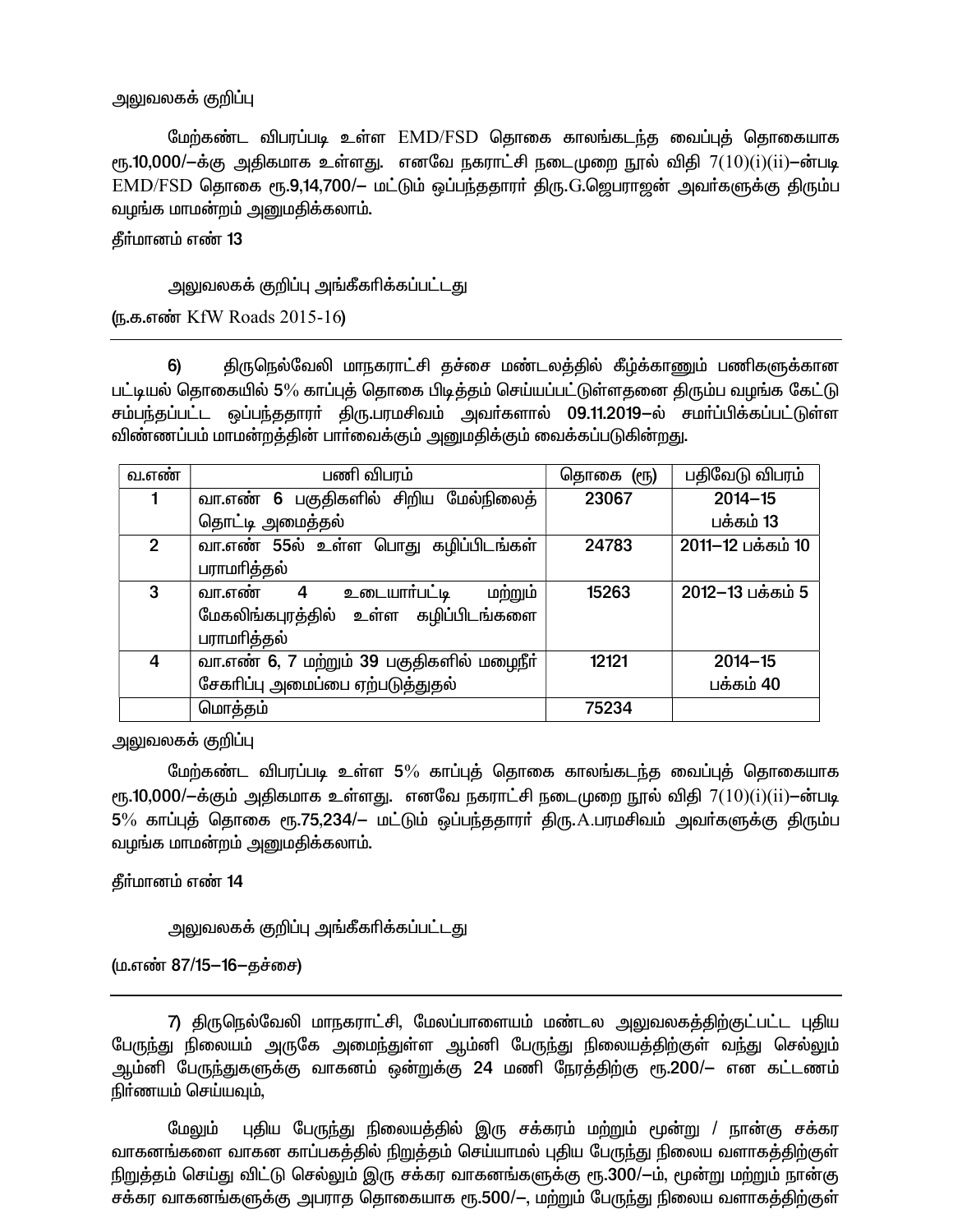புகை பிடித்தல் மற்றும் திறந்தவெளியில் சிறுநீா் கழித்தால் ரூ.100/— அபராத விதிக்கவும் மாமன்றத்தின் பாா்வைக்கும் முடிவுக்கும்.

| வ.           | இனவிபரம்                                                 | உத்தேசிக்கப்பட்டுள்ள |
|--------------|----------------------------------------------------------|----------------------|
| எண்          |                                                          | கட்டண விபரம்         |
|              | ஆம்னி பேருந்துகள் நுழைவு கட்டணம்                         | $\rm (Fb.200/-$      |
| $\mathbf{2}$ | இரண்டு சக்கர வாகன அபராத கட்டணம்                          | $\epsilon$ гђ.300/-  |
| 3            | மூன்று மற்றம் நான்கு சக்கர வாகன அபராத கட்டணம்            | $\epsilon$ гђ.500/-  |
| 4            | புகை பிடித்தல் மற்றும் திறந்த வெளியில் சிறுநீா் கழித்தல் | $\epsilon$ гђ.100/-  |
|              | ் அபராத கட்டணம்                                          |                      |

## அலுவலகக் குறிப்பு

திருநெல்வேலி மாநகராட்சி மேலப்பாளையம் மண்டல அலுவலகத்திற்குட்பட்ட புதிய பேருந்து நிலையம் அருகே அமைந்துள்ள ஆம்னி பேருந்து நிலையத்திற்குள் வந்து செல்லும் ஆம்னி பேருந்துகளுக்கு வாகனம் ஒன்றுக்கு 24 மணி நேரத்திற்கு ரூ.200/— என கட்டணம் நிா்ணயம் செய்யவும், மேலும் புதிய பேருந்து நிலையத்தில் இரு சக்கரம் மற்றும் நான்கு சக்கர வாகனங்களை வாகன காப்பகத்தில் நிறுத்தம் செய்யாமல் புதிய பேருந்து நிலைய வளாகத்திற்கு நிறுத்தம் செய்து விட்டு செல்வதால் பாதசாரிகளுக்கும், பிரயாணிகளுக்கும் இடையூறாக இருப்பதால், அதனை கட்டுப்படுத்தும் வகைக்கு அங்ஙனம் நிறுத்தும் இரு சக்கர வாகனங்களுக்கு ரு.300/-ம், மூன்று மற்றும் நான்கு சக்கர வாகனங்களுக்கு அபராத தொகையாக ரூ.500/- மற்றும் பேருந்து நிலைய வளாகத்திற்குள் புகை பிடித்தல் மற்றும் சிறுநீா் கழித்தால் ரூ.100/— அபராதம் விதித்திட மாமன்றம் முடிவு செய்யலாம்.

தீர்மானம் எண் 15

அலுவலகக் குறிப்பு அங்கீகரிக்கப்பட்டது

(ந.க.எண் அ1/10434/2018–மே.பா.)

8) தமிழக அரசின் சுற்றுச்சூழல் மற்றும் வனத்துறை அரசாணை  $\rm G.O.(Ms) \, No.$ 84. நாள் 25.06.2016 –ன் அறிவிப்பின்படி 01.01.2019 முதல், தமிழகத்தில், ஒருமுறை பயன்படுத்தி தூக்கி எறியப்படும்

- $\mathbf{D}$ பிளாஸ்டிக் கேரிபேக்
- $2)$ உணவு பொருட்கள் பொதிய பயன்படுத்தும் பிளாஸ்டிக் ஷீட்கள்
- சாப்பாடு மேஜையில் விரிக்க பயன்படுக்தும் பிளாஸ்டிக் ஷீட்கள்  $3)$
- 4) பிளாஸ்டிக் தட்டுகள்
- பிளாஸ்டிக் மூலாம் பூசப்பட்ட தேநீர் குவளைகள் 5)
- பிளாஸ்டிக் டம்ளர்கள் 6)
- தண்ணீர் பாக்கெட்டுகள் 7)
- பிளாஸ்டிக் உறிஞ்சி குழல்கள் 8)
- 9) பிளாஸ்டிக் கொடிகள்

ஆகியவற்றால் சுற்றுச்சூழலுக்கு ஏற்படும் கேடுகளை கருத்திற்கொண்டும், பொது சுகாதாரத்திற்கும், ஏற்படும் அபாயத்தை கருத்திற்கொண்டும், அதனால் மனித உயிரினத்திற்கும் விலங்குகளுக்கும், ஏற்படும் தீய விளைவுகளை கருத்திற்கொண்டும், பாதாள சாக்கடைகள் மழைநீா் வடிகால்களில் ஏற்படும் அடைப்புகளை கருத்திற்கொண்டும், நீா் நிலைகள் மாசுபடுவதை கருத்திற்கொண்டும், மேற்கூறப்பட்டுள்ள பிளாஸ்டிக் பொருட்கள் உற்பத்தி செய்வது, சேமிப்பது, விநியோகிப்பது விற்பனை செய்வது, பயன்படுத்துவது தடை செய்யப்பட்டுள்ளது.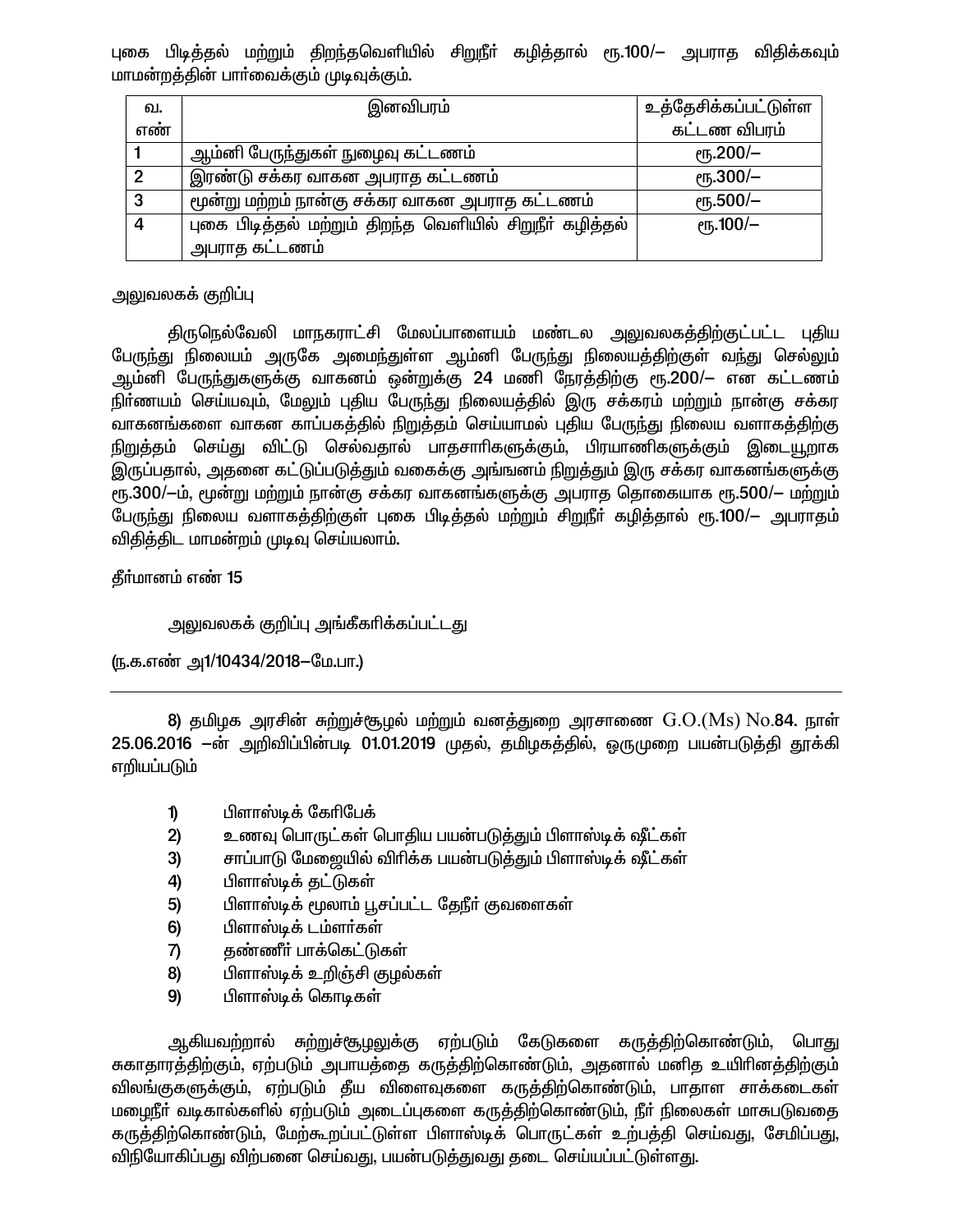அதன்படி திருநெல்வேலி மாநகராட்சி, எல்கைக்குள் மேற்குறிப்பிட்டுள்ள பிளாஸ்டிக் பொருட்கள் உற்பத்தி செய்வது, சேமிப்பது, விநியோகிப்பது விற்பனை செய்வது, பயன்படுத்துவது ஆகியவற்றை 01.01.2019 முதல் தடை செய்ய திருநெல்வேலி மாநகராட்சி மாமன்றம் 10.09.2018 தீர்மானம் எண் 79 மூலம் தீர்மானம் நிறைவேற்றியுள்ளது.

தற்போது, தமிழக அரசு, மேற்படி தடை செய்யப்பட்ட, ஒரு முறை பயன்படுத்தி தூக்கியெறியும் பிளாஸ்டிக் பொருட்களை உற்பத்தி செய்தல், சேமித்தல், விநியோகித்தல், பயன்படுத்துதல் ஆகியவற்றிக்கு தண்டத் தொகை/நிா்ணயித்து, செய்தல், விற்பனை திருநெல்வேலி மாநகராட்சிக்கு பொருந்தும் கோயம்புத்தூா் மாநகராட்சி சட்டம் 1981–ல் .<br>கீழ்கண்டவாறு, சட்ட திருத்தங்கள் மேற்கொண்டு அறிவிப்பு வெளியிடப்பட்டுள்ளது.

திருநெல்வேலி மாநகராட்சி சட்டத்திற்கான திருத்தங்கள்:

14) 1981ம் ஆண்டு கோயம்புத்தூர் மாநகராட்சி சட்டத்திற்கான திருத்தங்கள்

1981 ஆம் ஆண்டு, கோயம்புத்தூா் மாநகராட்சி சட்டத்தின் 432 ஆம் பிரிவில், இதில் பின்பு இந்தப் பகுதிகளில் 1981 சட்டமென சுட்டப்பட்டவாறும் 432 ம் பிரிவு (30) ஆம் கூறுக்குப் பின்பு, பின்வரும் கூறு 'புகுத்துதல்' வேண்டும் அதாவது,

(30A) பயன்படுத்தப்பட்ட மற்றும் தூக்கி எறிகின்ற நெகிழியை (Plastics) சேமித்து வைத்தலை, வழங்குதலை, கொண்டு செல்லுதலை, விற்பனை மற்றும் பகிர்ந்தளித்தலை தடை செய்வதற்காக.

15) 1981ம் ஆண்டு சட்டத்தின் 434ம் பிரிவில் (1) (a) கூறில் 'நூறு ரூபாய் மற்றும் 'இருபத்தைந்து ரூபாய்' எனும் சொற்றொடருக்காக 'ஆயிரம் ரூபாய்' மற்றும் 'இருநூற்று ஐம்பது ரூபாய்' எனும் சொற்றொடரை முறையே மாற்றாக அமைத்தல் வேண்டும்.

(2) (b) கூறில் 'இருபது ரூபாய்' எனும் சொற்சொறடருக்கு 'இருநூறு ரூபாய்' எனும் சொற்றொடரை மாற்றாக அமைத்தல் வேண்டும்.

16) 1981ம் ஆண்டு சட்டத்தின், 434 ஆம் பிரிவிற்குப், பின்வரும் பிரிவை, புகுத்துதல் வேண்டும். அதாவது 432A-பயன்படுத்தப்பட்ட மற்றும் தூக்கி வீசப்பட்ட நெகிழியை தடை செய்வதற்காக, இயற்றப்பட்ட துணை விதிகளை மீறுவதற்கான தண்டம் 432 ஆம் பிரிவின் (30– A) கூறின் படி துணை விதியை இயற்றுகையில் 434 ஆம் பிரிவில் எது எவ்வாறு காணப்படினும் குழுவானது துணை விதிகளை மீறுகின்ற நபா் எவரும் VI-A ஆம் இணைப்பு பட்டியலில் குறித்துரைக்கப்பட்டுள்ள குழுவில் நிா்ணயம் செய்யலாகும் தொகைக்கு, 'மிகாத' பணத்தண்டம் என்ற முறையில் செலுத்துவதற்க்கு 'கட்டுப்பாடு உடையவராதல் வேண்டும்' என்பதற்கு வகை செய்யலாம், நபர் நான்காவது முறையாக மீறு வாரானால் இந்தச் சட்டத்தின்படி வழங்கப்பட்டுள்ள, வணிக உரிமத்தை இரத்து செய்தல் வேண்டும்.

**1981**ம் ஆண்டு சட்டத்தின் VI ஆம் இணைப்பு பட்டியலுக்கு பின்பு, பின்வரும் இணைப்பு பட்டியலை புகுத்துதல் வேண்டும். அதாவது 434- A பயன்படுத்தப்பட்ட மற்றும் தூக்கி வீசப்பட்ட நெகிழியை தடை செய்வதற்காக இயற்றப்பட்ட துணை விதிகளை மீறுவதற்கான தண்டம்

432 ஆம் பிரிவின் (30− A) கூறின் படி துணை விதியை இயற்றுகையில் 434 ஆம் பிரிவில் எது எவ்வாறு காணப்படினும் குழுவானது துணைவிதிகளை மீறுகின்ற நபா் எவரும், VI-A ஆம் இணைப்பு பட்டியலில் குறித்துரைக்கப்பட்டுள்ள, குழுவால் நிறுவனம் செய்யலாகும் தொகைக்கு, மிகாத 'பணத்தண்டம்' என்ற முறையில் செலுத்துவதற்க்கு 'கட்டுப்பாடு உடையவராதல் வேண்டும்', என்பதற்கு வகை செய்யலாம், நபர் நான்காவது முறையாக மீறுவாரானால் இந்தச் சட்டத்தின்படி வழங்கப்பட்டுள்ள வணிக உரிமத்தை ரத்து செய்தல் வேண்டும்.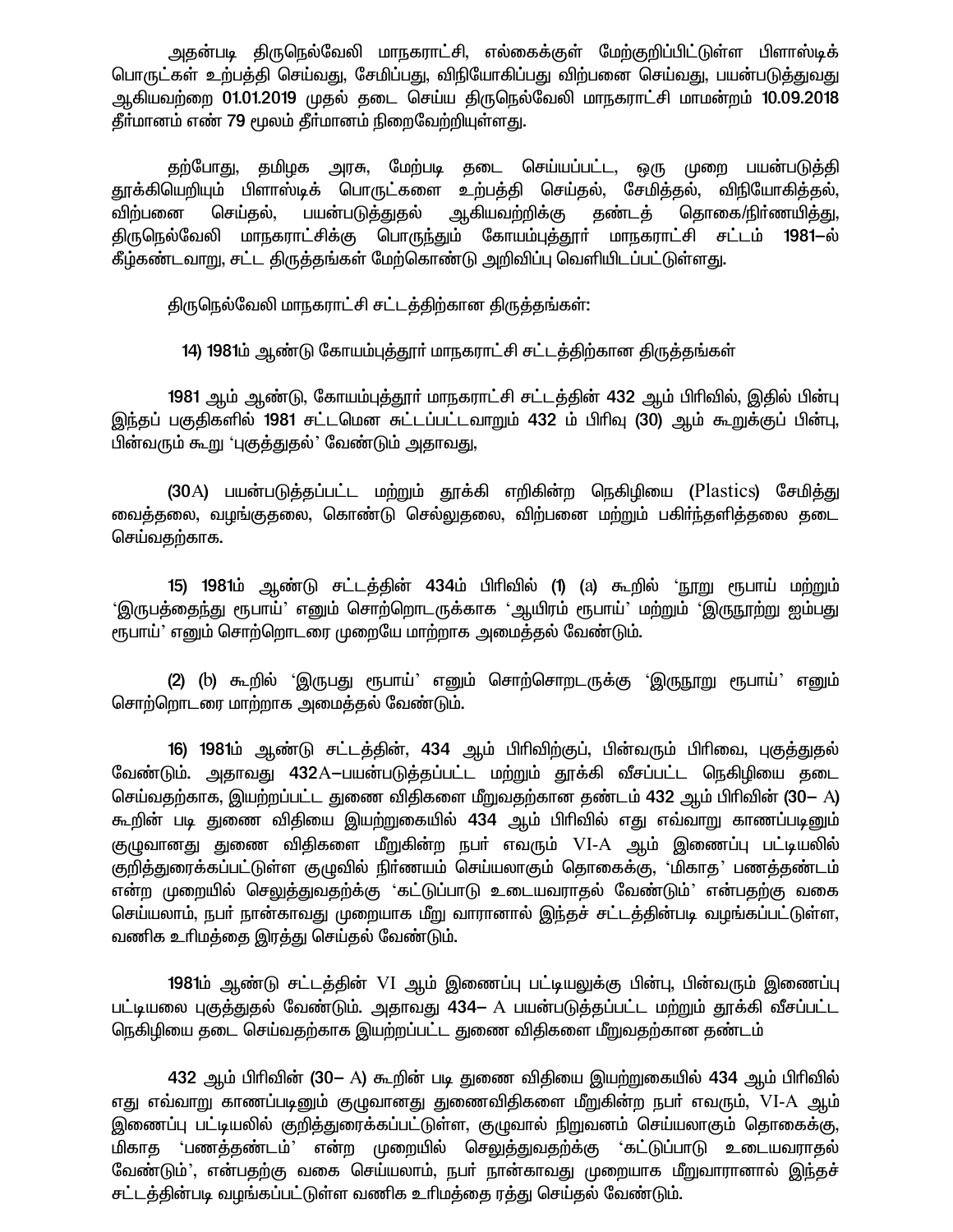1981 ம் ஆண்டு சட்டத்தில் VI ஆம் இணைப்பு பட்டியலுக்கு பின்பு, பின்வரும் இணைப்பு பட்டியலை புகுத்துதல் வேண்டும்.

அதாவது

### இணைப்பு பட்டியல் VI-A பிரிவு 432 (30- A) இன் படி இயற்றப்பட்ட துணை விதிகள் மீறுவதற்கான தண்டங்கள்

| வ.<br>எண்      | குற்றங்கள்                    | முதன் முறையான<br>குற்றத்திற்கான<br>பணத்தண்டம் | இரண்டாம்<br>முறையான<br>குற்றத்திற்கான<br>பணத்தண்டம் | மூன்றாம்<br>முறையான<br>குற்றத்திற்கான<br>பணத்தண்டம் |
|----------------|-------------------------------|-----------------------------------------------|-----------------------------------------------------|-----------------------------------------------------|
| 1              | $\overline{2}$                | 3                                             | 4                                                   | 5                                                   |
| $\mathbf{1}$   | பயன்படுத்தி தூக்கி வீசப்படும் | ரு. 25,000                                    | <b>е</b> ђ.50,000                                   | ღந.1,00,000                                         |
|                | நெகிழியை<br>சேமித்தல்,        | இருபந்தைதாயிரம்                               | ஐம்பது ஆயிரம்                                       | ஒரு இலட்சம்                                         |
|                | கொண்டு<br>வழங்குதல்,          | ஆயிரம்                                        |                                                     |                                                     |
|                | செல்லுதல், விற்பனை செய்தல்    |                                               |                                                     |                                                     |
|                | மற்றும் பகிா்ந்தளித்தல்       |                                               |                                                     |                                                     |
| $\overline{2}$ | வணிக<br>வளாகங்கள்             | <b>е</b> ђ.10,000                             | <b>е</b> ђ.15,000                                   | ღნ.25,000                                           |
|                | மற்றும்<br>துணிக்கடைகள்       | பத்தாயிரம் ரூபாய்                             | பதினைந்தாயிரம்                                      | இருபத்தைந்                                          |
|                | பல்பொருட்கள்<br>அங்காடிகள்    |                                               | ரூபாய்                                              | தாயிரம் ரூபாய்                                      |
|                | போன்ற மிகப் பெரிய வணிக        |                                               |                                                     |                                                     |
|                | நிறுவனங்களில்<br>பயன்படுத்தி  |                                               |                                                     |                                                     |
|                | தூக்கி வீசப்படும்<br>நெகிழியை |                                               |                                                     |                                                     |
|                | பயன்படுத்துதல்<br>மற்றும்     |                                               |                                                     |                                                     |
|                | பகிா்ந்தளித்தல்               |                                               |                                                     |                                                     |
| 3              | கடைகள்<br>மற்றும்<br>மளிகை    | <b>е</b> ђ.1000                               | ரூ.2000                                             | ரு.5000                                             |
|                | போன்ற<br>கடைகள்<br>மருந்து    | ஆயிரம் ரூபாய்                                 | இரண்டாயிரம்                                         | ஐந்தாயிரம்                                          |
|                | நடுந்தர வணிக நிறுவனங்களில்    |                                               | ரூபாய்                                              | ரூபாய்                                              |
|                | பயன்படுத்தி தூக்கி வீசப்படும் |                                               |                                                     |                                                     |
|                | நெகிழியை பயன்படுத்துதுல்      |                                               |                                                     |                                                     |
|                | மற்றும் பகிா்ந்தளித்தல்       |                                               |                                                     |                                                     |
| 4              | வணிக<br>சிறிய                 | ரூ.100                                        | ரூ.200                                              | ரூ.500                                              |
|                | விற்பனையாளர்களால்             | ஒருநூறு ரூபாய்                                | இருநூறு ரூபாய்                                      | ஐநூறு ரூபாய்                                        |
|                | பயன்படுத்தி தூக்கி வீசப்படும் |                                               |                                                     |                                                     |
|                | நெகிழியை<br>பயன்படுத்துதல்    |                                               |                                                     |                                                     |
|                | மற்றும் பகிர்ந்தளித்தல்       |                                               |                                                     |                                                     |

என்ற திருத்த அறிவிப்பு வெளியிட்பபட்டுள்ளது.

அலுவலகக் குறிப்பு

தமிழக அரசின் சுற்றுச்சூழல் மற்றும் வனத்துறை, அரசாணை எண்  $\rm G.O.(Ms)~No.$ 84 நாள் 25.06.2018—ன் அறிவிப்பின்படி 01.01.2019 முதல், தமிழகத்தில் ஒருமுறை பயன்படுத்தி தூக்கியெறிப்படும் 14 பிளாஸ்டிக் பொருட்களுக்கு, 'தடை' விதிக்கப்பட்டுள்ளது. மேற்படி, தடை செய்யப்பட்ட பிளாஸ்டிக் பொருட்களை, உற்பத்தி செய்தல், சேமித்தல், விநியோகித்தல், விற்பனை செய்தல், பயன்படுத்துதல் ஆகியவற்றிற்கு, கீழ்க்கண்ட அட்டவணையில் கண்டுள்ளவாறு தண்டத்தொகை வசூல் செய்யவும், நான்காவது நிகழ்விற்கு மாநகராட்சியால் வழங்கப்பட்ட வணிக உரிமத்தை ரத்து செய்யவும், பிளாஸ்டிக் கழிவு துணைவிதிகள் 2016–ல் அரசு அறிவித்துள்ள கீழ்கண்ட தண்டத் தொகை அட்டவணையை சேர்த்திடவும், மேற்படி துணைவிதிகளில் ஏற்கனவே, உள்ள தண்டத் தொகை அட்டவணையை நீக்கி விடவும் மாமன்றம் தீர்மானிக்கலாம்.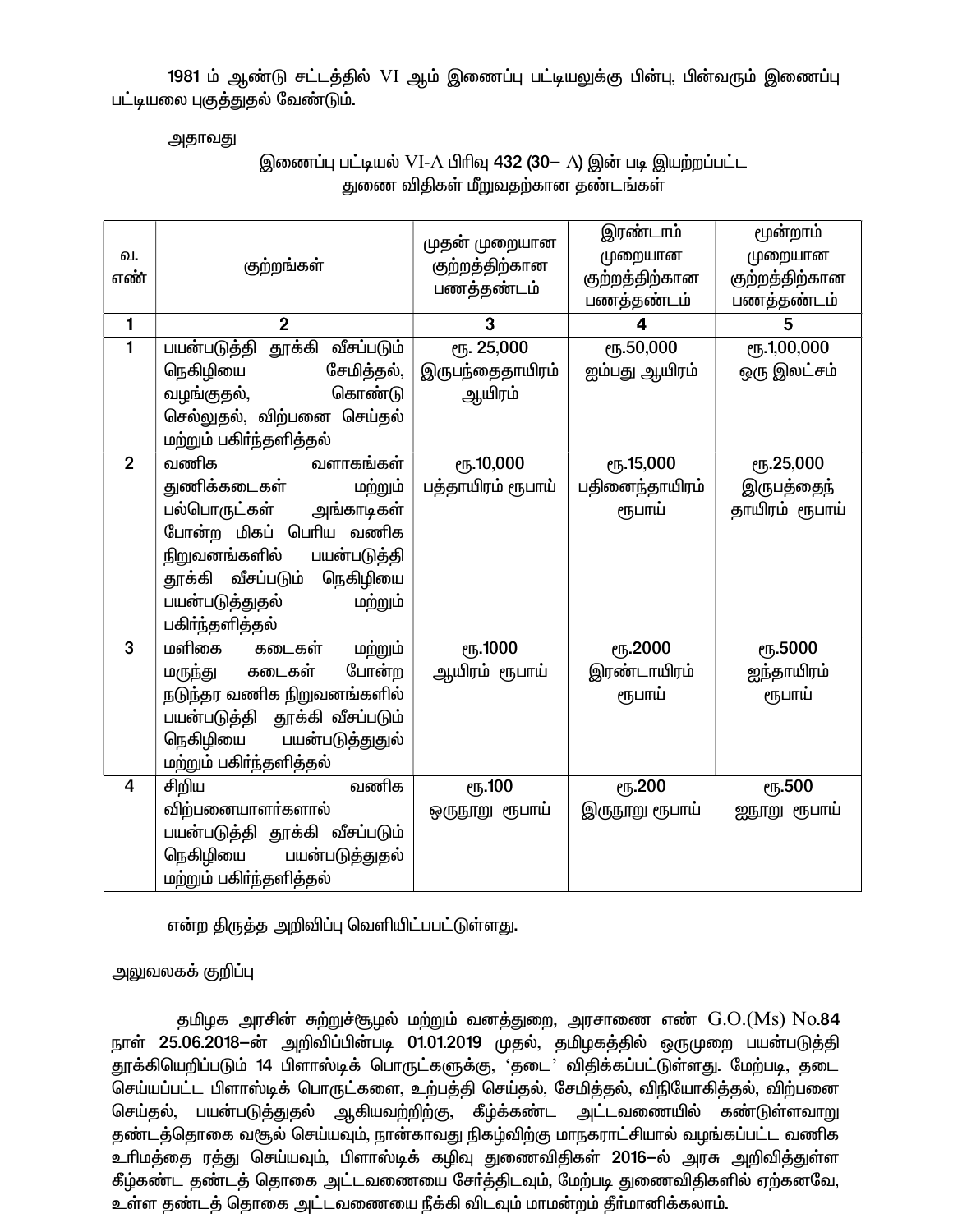# இணைப்பு பட்டியல் VI-A பிரிவு **432 (30**— A) இன் படி இயற்றப்பட்ட<br>துணை விதிகள் மீறுவதற்கான தண்டங்கள்

| குற்றங்கள்                         | முதன் முறையான<br>குற்றத்திற்கான<br>பணத்தண்டம்                                                                                                                                                                                                                                                                                                                                                                                                                                                                                                                                 | இரண்டாம்<br>முறையான<br>குற்றத்திற்கான<br>பணத்தண்டம்                                                                                 | மூன்றாம்<br>முறையான<br>குற்றத்திற்கான<br>பணத்தண்டம்<br>5                                                                      |
|------------------------------------|-------------------------------------------------------------------------------------------------------------------------------------------------------------------------------------------------------------------------------------------------------------------------------------------------------------------------------------------------------------------------------------------------------------------------------------------------------------------------------------------------------------------------------------------------------------------------------|-------------------------------------------------------------------------------------------------------------------------------------|-------------------------------------------------------------------------------------------------------------------------------|
|                                    |                                                                                                                                                                                                                                                                                                                                                                                                                                                                                                                                                                               |                                                                                                                                     |                                                                                                                               |
|                                    |                                                                                                                                                                                                                                                                                                                                                                                                                                                                                                                                                                               |                                                                                                                                     | <b>е</b> ந.1,00,000                                                                                                           |
|                                    |                                                                                                                                                                                                                                                                                                                                                                                                                                                                                                                                                                               |                                                                                                                                     | ஒரு இலட்சம்                                                                                                                   |
|                                    |                                                                                                                                                                                                                                                                                                                                                                                                                                                                                                                                                                               |                                                                                                                                     |                                                                                                                               |
|                                    |                                                                                                                                                                                                                                                                                                                                                                                                                                                                                                                                                                               |                                                                                                                                     |                                                                                                                               |
|                                    |                                                                                                                                                                                                                                                                                                                                                                                                                                                                                                                                                                               |                                                                                                                                     | <b>е</b> 5.000                                                                                                                |
|                                    |                                                                                                                                                                                                                                                                                                                                                                                                                                                                                                                                                                               |                                                                                                                                     | இருபத்தைந்                                                                                                                    |
|                                    |                                                                                                                                                                                                                                                                                                                                                                                                                                                                                                                                                                               |                                                                                                                                     | தாயிரம் ரூபாய்                                                                                                                |
|                                    |                                                                                                                                                                                                                                                                                                                                                                                                                                                                                                                                                                               |                                                                                                                                     |                                                                                                                               |
| தூக்கி வீசப்படும் நெகிழியை பயன்    |                                                                                                                                                                                                                                                                                                                                                                                                                                                                                                                                                                               |                                                                                                                                     |                                                                                                                               |
| படுத்துதல் மற்றும் பகிர்ந்தளித்தல் |                                                                                                                                                                                                                                                                                                                                                                                                                                                                                                                                                                               |                                                                                                                                     |                                                                                                                               |
|                                    | <b>е</b> љ. 1000                                                                                                                                                                                                                                                                                                                                                                                                                                                                                                                                                              | ரூ.2000                                                                                                                             | ரூ.5000                                                                                                                       |
|                                    |                                                                                                                                                                                                                                                                                                                                                                                                                                                                                                                                                                               |                                                                                                                                     | ஐந்தாயிரம்                                                                                                                    |
|                                    |                                                                                                                                                                                                                                                                                                                                                                                                                                                                                                                                                                               |                                                                                                                                     | ரூபாய்                                                                                                                        |
|                                    |                                                                                                                                                                                                                                                                                                                                                                                                                                                                                                                                                                               |                                                                                                                                     |                                                                                                                               |
|                                    |                                                                                                                                                                                                                                                                                                                                                                                                                                                                                                                                                                               |                                                                                                                                     |                                                                                                                               |
| சிறிய வணிக விற்பனையாளர்களால்       |                                                                                                                                                                                                                                                                                                                                                                                                                                                                                                                                                                               |                                                                                                                                     | ரூ.500                                                                                                                        |
|                                    |                                                                                                                                                                                                                                                                                                                                                                                                                                                                                                                                                                               |                                                                                                                                     | ஐநூறு ரூபாய்                                                                                                                  |
|                                    |                                                                                                                                                                                                                                                                                                                                                                                                                                                                                                                                                                               |                                                                                                                                     |                                                                                                                               |
|                                    |                                                                                                                                                                                                                                                                                                                                                                                                                                                                                                                                                                               |                                                                                                                                     |                                                                                                                               |
|                                    | $\overline{2}$<br>தூக்கி<br>வீசப்படும்<br>பயன்படுத்தி<br>நெகிழியை<br>சேமித்தல், வழங்குதல்,<br>கொண்டு<br>செல்லுதல்,<br>விற்பனை<br>செய்தல் மற்றும் பகிர்ந்தளித்தல்<br>வளாகங்கள்<br>வணிக<br>துணிக்<br>மற்றும்<br>பல்பொருட்கள்<br>கடைகள்<br>அங்காடிகள் போன்ற மிகப் பெரிய<br>வணிக நிறுவனங்களில் பயன்படுத்தி<br>மளிகை கடைகள் மற்றும் மருந்து<br>கடைகள் போன்ற நடுந்தர வணிக<br>நிறுவனங்களில் பயன்படுத்தி தூக்கி<br>நெகிழியை<br>வீசப்படும்<br>பயன்<br>படுத்துதுல் மற்றும் பகிா்ந்தளித்தல்<br>பயன்படுத்தி<br>தூக்கி<br>வீசப்படும்<br>நெகிழியை பயன்படுத்துதல் மற்றும்<br>பகிா்ந்தளித்தல் | 3<br>ரூ. 25,000<br>இருபந்தைதாயிரம்<br>ஆயிரம்<br><b>е</b> ђ.10,000<br>பத்தாயிரம் ரூபாய்<br>ஆயிரம் ரூபாய்<br>ரூ.100<br>ஒருநூறு ரூபாய் | 4<br>ரூ.50,000 ஐம்பது<br>ஆயிரம்<br>ரு.15,000<br>பதினைந்தாயிரம்<br>ரூபாய்<br>இரண்டாயிரம்<br>ரூபாய்<br>ரூ.200<br>இருநூறு ரூபாய் |

# **SCHEDULE VI-A**

# Penalties for breach of by-laws made under section 432 (30A-)

| SI.<br>N <sub>0</sub> | Offences.                                      | <b>Fine for</b><br>first time | <b>Fine for</b><br><b>Second</b> | <b>Fine for</b><br>third |
|-----------------------|------------------------------------------------|-------------------------------|----------------------------------|--------------------------|
|                       |                                                | offence                       | time                             | time                     |
|                       |                                                |                               | offence                          | offence                  |
| (1)                   | (2)                                            | (3)                           | (4)                              | (5)                      |
| $\mathbf{1}$          | transport, sale<br>and<br>supply,<br>Storage,  | Twenty five                   | Fifty                            | One Lakh                 |
|                       | distribution of use<br>and<br>throwaway        | thousand                      | thousand                         | rupees                   |
|                       | plastics                                       | rupees                        | rupees                           |                          |
| $\overline{2}$        | distribution<br>and<br>of<br>Use<br>and<br>use | Ten                           | Fifteen                          | Twenty                   |
|                       | throwaway plastics in large commercial         | thousand                      | thousand                         | five                     |
|                       | establishments like malls, textile shops       | rupees                        | rupees                           | thousand                 |
|                       | and super markets.                             |                               |                                  | rupees                   |
| $\overline{3}$        | distribution<br>and<br>of<br>Use<br>and<br>use | One                           | Two                              | Five                     |
|                       | plastics<br>medium<br>throwaway<br>in          | thousand                      | thousand                         | thousand                 |
|                       | commercial establishments like grocery         | rupees                        | rupees                           | rupees                   |
|                       | shops and pharmaceuticals shops                |                               |                                  |                          |
| $\overline{4}$        | distribution<br>and<br>of<br>Use<br>and<br>use | One                           | Two                              | Five                     |
|                       | throwaway plastics in small commercial         | hundred                       | hundred                          | hundred                  |
|                       | vendors                                        | rupees                        | rupees                           | rupees                   |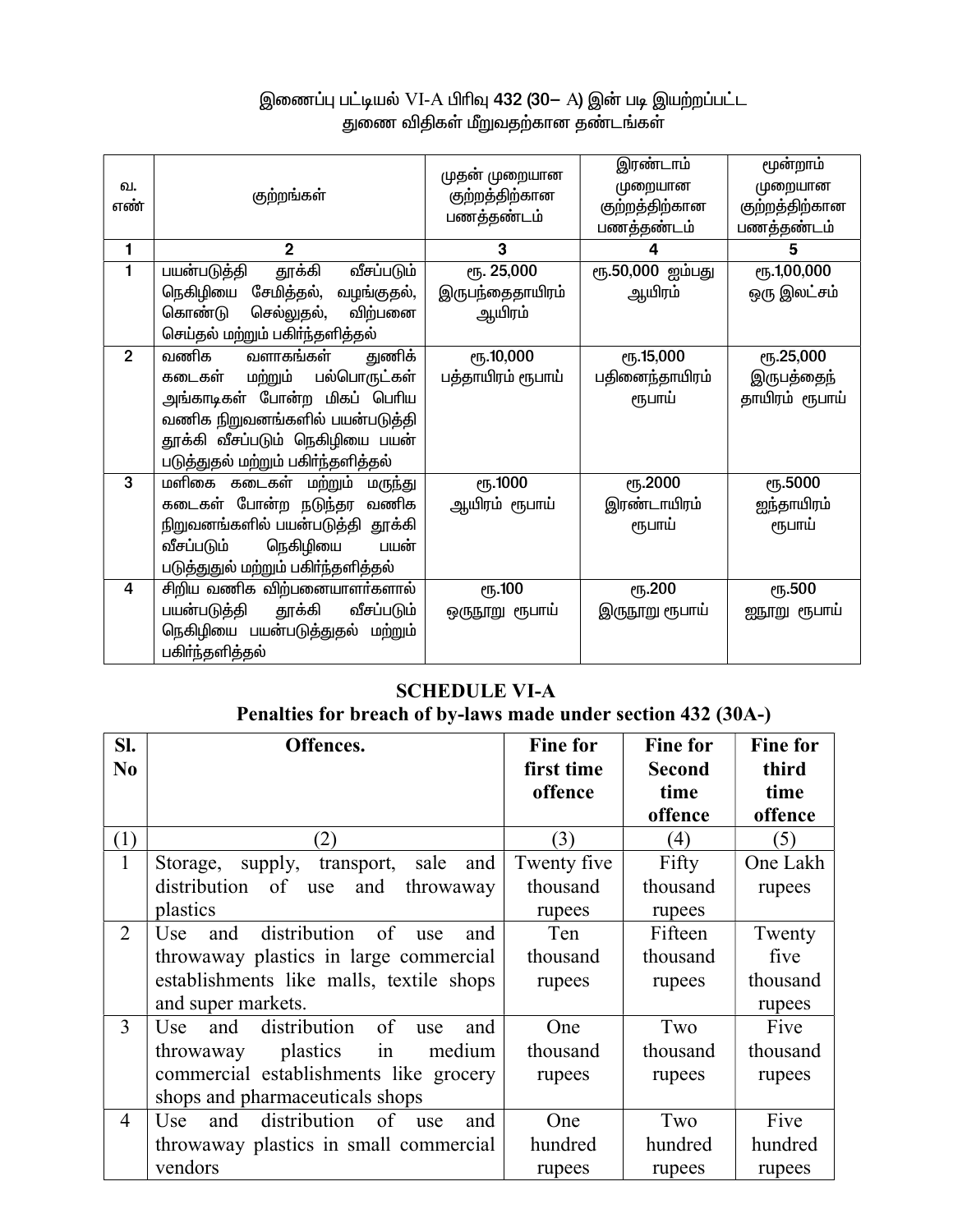அலுவலகக் குறிப்பு அங்கீகரிக்கப்பட்டது

 $(H4/4317/2018)$ 

9) திருநெல்வேலி மாநகராட்சிக்கு திருநெல்வேலி வார்டு அலுவலகத்திற்குட்பட்ட பேட்டை — பழைய பேட்டை இணைப்புச் சாலையில் உள்ள ஆடறுப்பு மனையில் நிர்ணயிக்கப்பட்ட கட்டணம் வசூல் செய்யும் மூன்றாண்டு கால உரிமத்திற்கு கடந்த 30.11.2018, 14.12.2018, 02.01.2019, 25.01.2019, 12.02.2019, 26.02.2019 ஆகிய தேதிகளில் 6 முறை ஏலம் / ஒப்பந்தப்புள்ளி கோரப்பட்டதில் யாரும் கலந்து கொள்ள முன்வரவில்லை. தற்போது ஏழாவது முறையாக 18.06.2019 தேதியில் ஏலம் / ஒப்பந்தப்புள்ளி நிர்ணயிக்கப்பட்டு, செய்தி மக்கள் தொடர்பு அலுவலகம், தினத்தந்தி நாளிதழில் கடந்த 07.06.2019-ம் தேதியில் ஏலம் / திருநெல்வேலி மூலமாக ஒப்பந்தப்புள்ளி விளம்பரம் செய்யப்பட்டது. மேலும் மாநகராட்சியில் நான்கு மண்டல ு<br>அலுவலகங்களில் விளம்பர பலகைகளிலும் ஏலம் / ஒப்பந்தப்புள்ளி அறிவிப்பு பொது மக்கள் பார்வைக்கு வைக்கப்பட்டது. மொத்தம் 7 நபர்களால் ஏலம் / ஒப்பந்தப்புள்ளி நமுனாக்கள் விலைக்கு பெறப்பட்டது.

ஏலம் / ஒப்பந்தப்புள்ளி நாளன்று முதலில் ஏலம் நடத்தப்பட்டது. ஏலத்தில் கீழ்க்கண்ட இருநபர்கள் கலந்து கொண்டனர்.

| வ.   | ஏலதாரா் பெயா் மற்றும் முகவாி   | செலுத்திய வைப்புத் தொகை /         | ஒர்           |
|------|--------------------------------|-----------------------------------|---------------|
| எண். |                                | சால்வன்சி தொகை விபரம்.            | ஆண்டிற்கான    |
|      |                                | ரூ                                | ஏல கேள்வி     |
|      |                                |                                   | தொகை.         |
|      |                                |                                   | ரூ            |
| 1    | திரு.எஸ்.பி.மகாராஜா,           | 1) $\epsilon$ 15.1,20,000/-       | Rs.5,01,000/- |
|      | த/பெ.(லேட்) எஸ்.பி. பாண்டியன், | City Union Bank,                  |               |
|      | அம்மன் கோயில்<br>30<br>தெரு,   | Tirunelveli Junction,             |               |
|      | பவுண்ட் ரோடு,                  | DD.No. 6000080, Dated: 15.06.2019 |               |
|      | மேலப்பாளையம்                   | 2) சால்வன்சி சான்று மதிப்பு       |               |
|      |                                | еҧ.65,00,000/- date: 6.05.19      |               |
|      |                                | TN-1720190322103                  |               |
|      | திருமதி.எஸ்.பி.சாந்தி,         | $1)$ erg. 1,20,000/-              | Rs.4,92,000/- |
|      | க/பெ. (லேட்) எஸ்.பி.பாண்டியன்  | IOB, Tirunelveli Junction,        |               |
|      | 5-9 பெருமாள் வடக்கு ரதவீதி     | DD.No. 223524, Dated: 15.06.2019  |               |
|      | திருநெல்வேலி ஜங்ஷன்.           | 2) சால்வன்சி சான்று மதிப்பு       |               |
|      |                                | еҧ.41,00,000/- dated: 27.02.2019  |               |
|      |                                | TN-1720190314102                  |               |

ஏலக் கேள்விகள் விபரம் (குறுமத் தொகை : ரூ.4,75,000/—)

ஏலம் முடிவடைந்ததும் வருகை தந்த ஏலதாரா்கள் மற்றும் ஒப்பந்தப்புள்ளிதாரா்கள் முன்னிலையில் ஒப்பந்தப்புள்ளி பெட்டி திறக்கப்பட்டது. ஒப்பந்தப்புள்ளி ஏதும் வரப்பெறவில்லை.

மேற்காணும் விபரப்படி ஏலத்தில் கலந்து கொண்ட இருவரின் ஏலக் கேள்விகள் ஒப்பிட்டு நோக்கியதில் திரு.எஸ்.பி.மகாராஜா என்பவரால் கேட்கப்பட்ட ரூ.5,01,000/— (ரூபாய் .<u>ஐந்து</u> இலட்சத்து ஆயிரம் மட்டும்)—க்கான உயர்கேள்வி, குறுமத்தொகையை விட ரூ.26,000/— கூடுதலாக உள்ளது,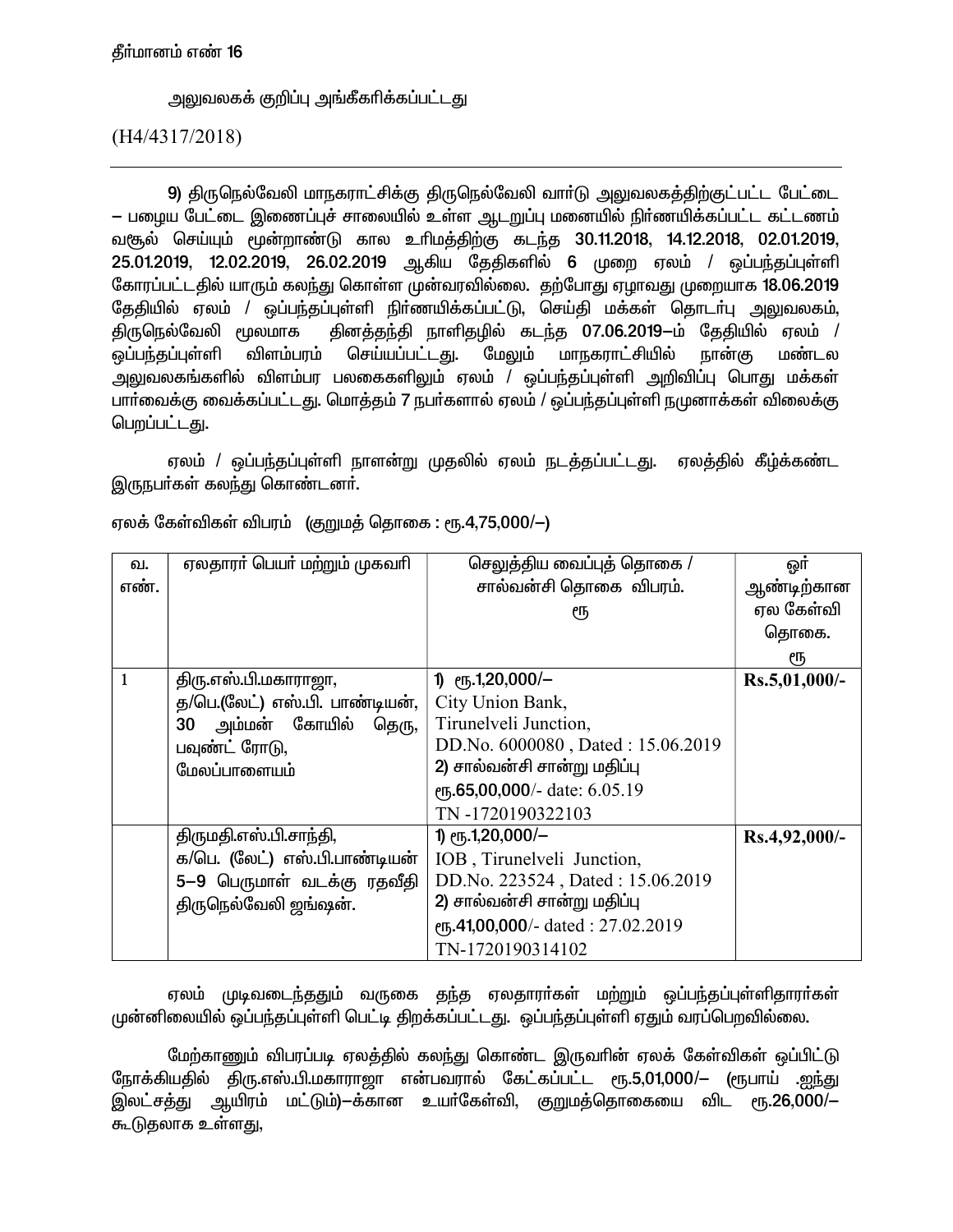எனவே உயர்ஏல கேள்விதாரர் திரு.எஸ்.பி.மகாராஜா என்பவரின் உயர்ஏலக் கேள்வி ரூ..5,01,000/— (ரூபாய் ஐந்து இலட்சத்து ஆயிரம் மட்டும்) ஏற்பது குறித்து மாமன்றத்தின் பார்வைக்கும் மற்றும் முடிவிற்கும்.

#### அலுவலக குறிப்பு :

திருநெல்வேலி பேட்டை – பழையபேட்டை இணைப்பு சாலையில் புதிதாக கட்டப்பட்ட ஆடறுப்பு மனையில் நிா்ணயிக்கப்பட்ட கட்டணம் வசூலிக்கும் உரிமத்திற்கு காலத்திற்கு ஆறு முறை ஏலம் – ஒப்பந்தப்புள்ளிக்கு விடப்பட்டும் யாரும் உரிமத்திற்கு எடுக்க முன்வரவில்லை. ஏழாவது முறையாக மாவட்ட செய்தி மக்கள் தொடர்பு அலுவலகம் மூலமாக தினத்தந்தி நாளிதழில் 07.06.2019 ல் விளம்பரப்படுத்தப்பட்டதில் மொத்தம் 7 நுமுனாக்கள் விற்பனையானதில் பொருளில் குறிப்பிடப்பட்ட இருவா் மட்டும் ஏலத்தில் கலந்து கொண்டனா். ஒப்பந்தப்புள்ளி ஏதும் வரப்பெறவில்லை.

எனவே, கடந்த 6 முறை ஏலம் / ஒப்பந்தப்புள்ளிக்கு கோரப்பட்டதில் ஒருவரும் கலந்து கொள்ளாததை கருதியும், ஆடறுப்பு மனையின் மூலம் வரப்பெறும் வருவாயினை கருதியும், ஏலக்கேள்விகளில் அண்டிற்கு ரூ.5,01,000/-ற்கு (ரூபாய் ஐந்து இலட்சத்து ஆயிரம் மட்டும்) உயர் ஏலக் கேள்வி கேட்டுள்ள திரு.எஸ்.பி.மகாராஜா என்பவரின் உச்சகேள்வி தொகையினை ஒப்புக் கொள்ளவும், அரசாணை எண் 78, நகராட்சி நிர்வாகம் மற்றும் குடிநீர் வழங்கு துறை, நாள் 25.05.2019-இல் கண்டுள்ள பொது மற்றும் சிறப்பு நிபந்தனைகளின்படியும் ஒப்படைக்கும் நாள் மூன்றாண்டுகளுக்கு உரிமம் அனுபவிக்து கொள்ள அனுமகிக்தும் மாமன்றம் முகல் தீர்மானிக்கலாம்.

கீர்மானம் எண் 17

அலுவலகக் குறிப்பு அங்கீகாிக்கப்பட்டது

(அ1/1390/2016–திலி)

சுற்றுச்சூழல் பொறியாளா், தமிழ்நாடு மாசுக்கட்டுபாட்டு மாவட்ட வாரியம்  $10)$ திருநெல்வேலி அவர்களின் கடிதம் DEE/TNPCB/TNV/F.Tech-14/CAAQMS/TNV/2018, Dated 1.2.2019-ல் கேட்டுக்கொண்டத்தின்படி திருநெல்வேலி மாநகராட்சி, தச்சநல்லூா் <u>மண்டலத்திற்குட்பட்ட மைய அலுவலக வளாகத்தில் மேற்கு வாயிற் அருகில் புதிதாக</u> கட்டப்பட்டுள்ள கட்டிடத்தின் முதல் தளத்தில் 5.30மீ X 4.30மீ அளவில் தமிழ்நாடு மாசுக்கட்டுபாட்டு வாரியத்தினர் Continuous Ambient Air Quality Monitoring Station (CAAQMS) அதற்கான Equipments/ Instruments–களை பொருத்தி பயன்படுத்திக்கொள்ள .<br>மைய அலுவலக உதவி செயற்பொறியாளாின் (திடக்கழிவு மேலாண்மை) அறிவுரையின்படி இட ஒதுக்கீடு செய்யலாம் என பரிந்துரை செய்யப்பட்டுள்ளது.

அவ்வாறு இடம் ஒதுக்கீடு செய்யும் பட்சத்தில் மாதாந்திர தரை வாடகை நிர்ணயம் செய்திட பொதுப்பணித்துறையினரை கேட்டுக்கொள்ளப்பட்டதில், திருநெல்வேலி பொது பணித்துறை செயற்பொறியாளர் அவர்களிடமிருந்து பெறப்பட்ட ஆணை எண்  $HDO(B)/65325/2001$ , dated 14.08.2018-ல் பெறப்பட்ட விகித அட்டவணையின் அடிப்படையில் மாதாந்திர விலை தரைவாடகையாக ரூ5500.00 (ரூபாய் ஐந்தாயிரத்து ஐந்நூறு மட்டும்) என தச்சநல்லூா் உதவி செயற்பொறியாளா் மற்றும் உதவி ஆணையாளா் ஆகியோரால் நிா்ணயம் செய்யலாம் என பரிந்துரை செய்யப்பட்டுள்ளது.

எனவே திருநெல்வேலி மாநகராட்சி, தச்சநல்லூா் மண்டலத்திற்குட்பட்ட மைய அலுவலக வளாகத்தில் மேற்கு வாயிற் அருகில் புதிதாக கட்டப்பட்டுள்ள கட்டிடத்தின் முதல் தளத்தில் 5.30மீ X 4.30மீ அளவில் தமிழ்நாடு மாசுக்கட்டுபாட்டு வாரியத்தினர் Continuous Ambient Air Quality Monitoring Station (CAAQMS) அதற்கான Equipments/Instruments–களை பொருத்தி பயன்படுத்திக்கொள்ள கீழ்க்கண்ட நிபந்தனைகளை விதிக்கலாம்.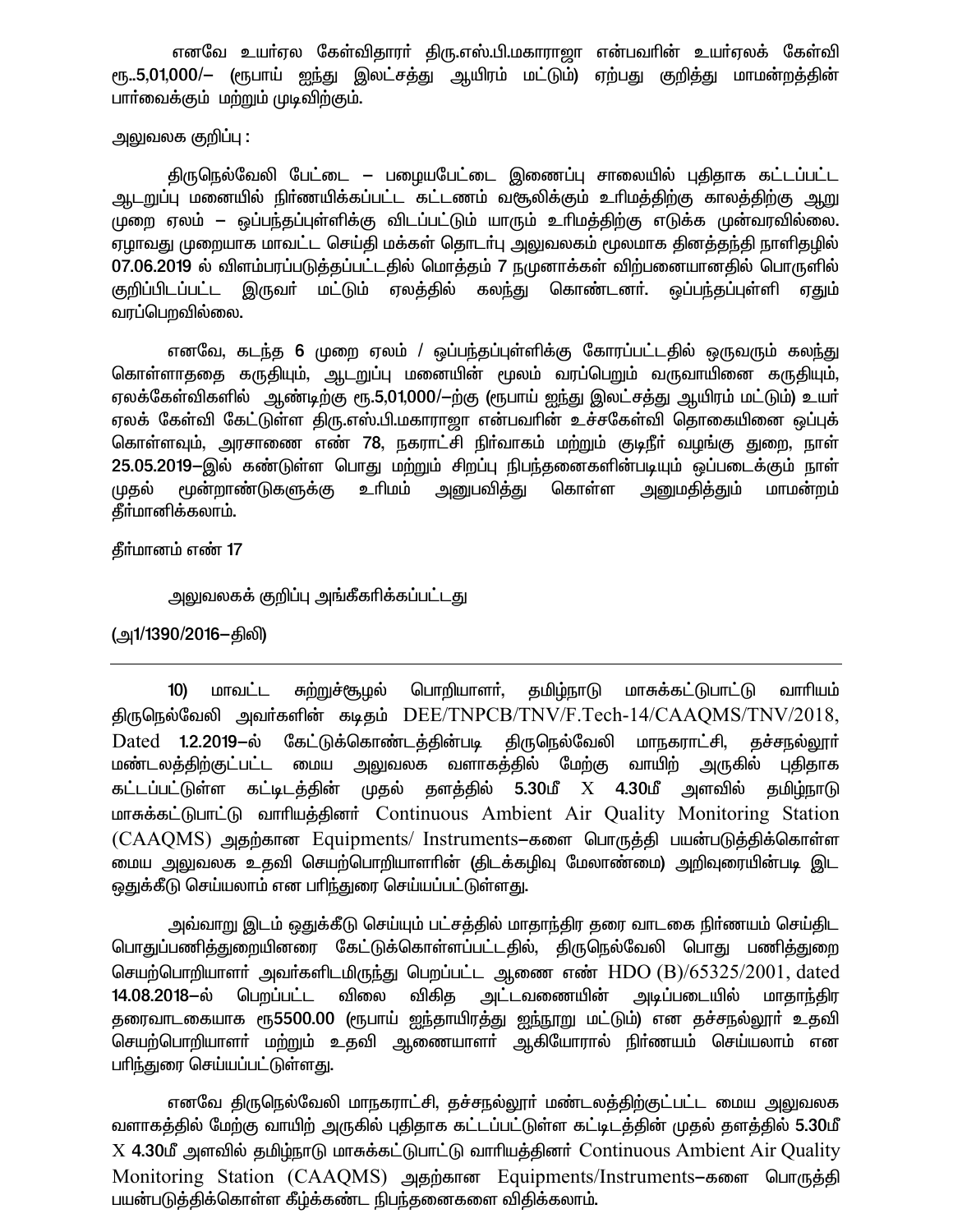நிபந்தனைகள்:

- $1<sub>1</sub>$ பிரதி மாதம் 5ம் தேதிக்குள் மேற்படி வாடகை தொகையை மாநகராட்சிக்கு செலுக்கு வேண்டும்.
- மாநகராட்சி கட்டிடத்திற்கு எவ்வித சேதாரமும் இல்லாமல் மேற்படி மாசுக்கட்டுப்பாட்டு  $2.$ வாரியத்தினரால் பராமரிக்கப்பட வேண்டும்.
- 3. மேற்படி இடத்தினை மேற்கண்ட அலுவலகப் பணிகளுக்கு அல்லாமல் வேறு உபயோகமாக பயன்படுத்தக் கூடாது..
- இந்த அனுமதியினை முன்வைத்து மாநகராட்சி கட்டிடத்திற்கு எவ்வித முன்னுரிமை 4. மற்றும் சொந்தம் கொண்டாடக்கூடாது.
- மேற்படி இடம் மாநகராட்சிக்கு தேவைப்படும் நேரத்தில் ஒப்படைக்க வேண்டும். 5.
- .<br>அலுவலகத்திற்கு தேவைப்படும் தளவாட சாமான்களை வாாியமே ஏற்பாடு செய்து 6. கொள்ள வேண்டும்.
- $7.$ தமிழ்நாடு மின்வாரியத்தால் அவ்வப்போது அறிவிக்கப்படும் மின்கட்டணங்கள் மற்றும் வைப்புத்தொகை, கூடுதல் வைப்புத்தொகைகளை வாரியத்தால் மின்வாரியத்திற்கு ஆணையாளா் பெயாில் செலுத்தப்படல் வேண்டும்.
- கட்டிடம் ஒப்படைக்கும் பொழுது இருந்த நிலையிலேயே, மாநகராட்சிக்கு மீள 8. ஒப்படைக்கும் பொழுது இருத்தல் வேண்டும்.
- 9. இக்கட்டிடத்தில் தங்களது சொந்த செலவில் தேவையான மராமத்து வேலைகளை செய்து கொள்ளவேண்டும்.

மேற்படி நிபந்தனைகளுக்குட்பட்டு 01.06.2019 முதல் மேற்படி இடத்தினை ஒதுக்கீடு செய்து மாதாந்திர தரைவாடகையாக ரூ.5500/— (ரூபாய் ஐந்தாயிரத்து <u>ஐந்ந</u>ூறு மட்டும்)—ஐ மாநகராட்சியால் நிா்ணயம் செய்வது குறித்து மாமன்றத்தின் அனுமதிக்கும் முடிவிற்கும்.

## அலுவலகக்குறிப்பு:

பொருளில் கண்டுள்ளவாறு, திருநெல்வேலி மாநகராட்சி, தச்சநல்லூா் மண்டலத்திற்கு உட்பட்ட வாா்டு எண் 5—ல் அமைந்துள்ள மைய அலுவலக வளாகத்தில் மேற்கு வாயிற் அருகில் புதிதாக கட்டப்பட்டுள்ள கட்டிடத்தின் முதல் தளத்தில் 5.30மீ  $X$  4.30மீ அளவு இடத்தினை குமிம்நாடு மாசுக்கட்டுபாட்டு வாரியத்தினர் Continuous Ambient Air Quality Monitoring Station (CAAOMS) அகற்கான Equipments/Instruments-களை பொருக்கி பயன்படுக்கிக் கொள்ள 1-6–2019 முதல் மாதாந்திர வாடகையாக ரூ5500.00 (ரூபாய் ஐந்தாயிரத்து ஐந்நூறு மட்டும்)—ஐ மாநகராட்சி வசம் பிரதி மாதம் 5ம் தேதிக்குள் செலுத்திட வேண்டும் என்ற அடிப்படையில் ஆணையாளா் (ம) தனிஅலுவலா் அவா்களின் முன்அனுமதி பெற்று மாநகராட்சி இடத்தினை இட ஒதுக்கீடு செய்தமைக்கு மாமன்றம் பின்னேற்பு வழங்கலாம்.

தீர்மானம் எண் 18

அலுவலகக் குறிப்பு அங்கீகரிக்கப்பட்டது

<u>(ந</u>.க.எண் 1831/19/இ1–தச்சை)

திருநெல்வேலி மாநகராட்சி, மேலப்பாளையம் மண்டலம். வார்டு எண் 34. 11) மேலக்கருங்குளம் பகுதியில் ராஜாஜி சாலை, வடக்கு பாகவதா் தெரு, சிவாஜி நகா் ஆகிய இடங்களில் 7 எண்ணம் மின்கம்பங்களில் தெருவிளக்கு இணைப்பு வயாகள் இல்லாமல் இருப்பதால் மேற்குறிப்பிட்ட 7 எண்ணம் மின்கம்பங்களில் தமிழ்நாடு மின்வாரியத்தின் மூலமாக தெருவிளக்கு இணைப்பு வயா்கள் அமைத்து 7 எண்ணம் 20 W LED விளக்கு பொருத்திட ஆகும் செலவு மற்றும் தமிழ்நாடு மின்சார வாரியத்திற்கான செலவு உத்தேசம் ரூ.80,000/— (ரூபாய் எண்பதாயிரம் மட்டும்) மாமன்றத்தின் அனுமதிக்காக சமர்ப்பிக்கப்படுகிறது.

அலுவலகக் குறிப்பு